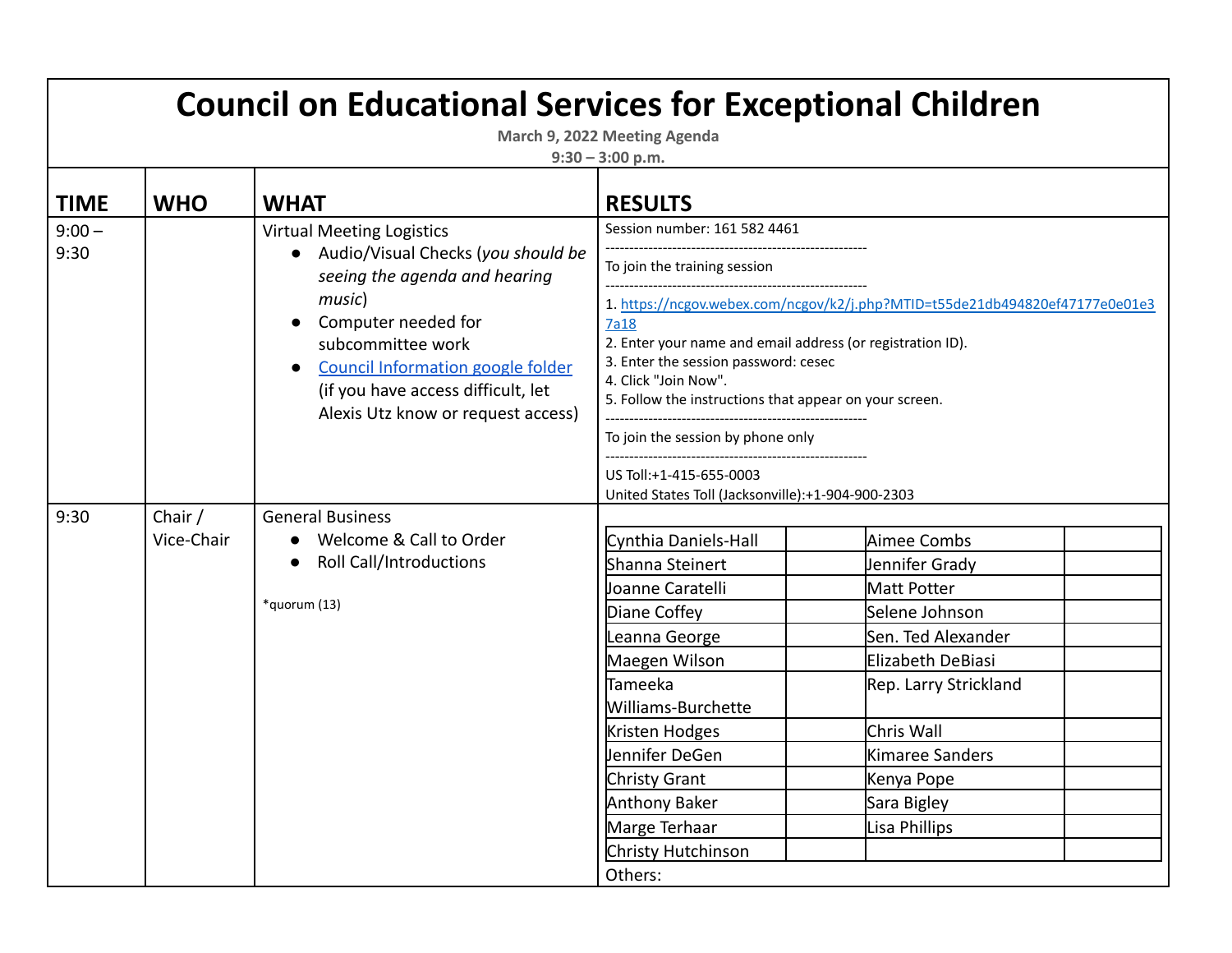|           |              | <b>General Business (cont)</b>          | Motion to approve:                                                    |
|-----------|--------------|-----------------------------------------|-----------------------------------------------------------------------|
|           |              | Review Agenda                           | Second:                                                               |
|           |              |                                         | Opposed:                                                              |
|           |              |                                         | Abstain:                                                              |
|           |              |                                         | All in favor:                                                         |
|           |              |                                         |                                                                       |
| 9:40      | Chair /      | Old Business                            | Motion to approve:                                                    |
|           | Vice-Chair   | Approval of September's Summary         | Second:                                                               |
|           |              | of Actions                              | Opposed:                                                              |
|           |              |                                         | Abstain:                                                              |
|           |              |                                         | All in favor:                                                         |
|           |              |                                         |                                                                       |
| 9:45      | Amy Rhyne,   | Reading Independent Plan requirement    |                                                                       |
|           | Kelley       | with Read to Achieve (RtA)              |                                                                       |
|           | Bendheim,    | -How does this impact a student with an |                                                                       |
|           | Tonia        | IEP?                                    |                                                                       |
|           | Parrish      |                                         |                                                                       |
| 10:10     | Leah Sutton  | <b>TEACHNC</b>                          |                                                                       |
|           |              | -recruiting and retaining NC teachers   |                                                                       |
|           |              | -specific to EC teachers                |                                                                       |
| 10:45     | Sherry       | <b>Agency Updates</b>                   |                                                                       |
|           | Thomas /     |                                         |                                                                       |
|           | Matt         |                                         |                                                                       |
|           | Hoskins      |                                         |                                                                       |
| $12:15 -$ | <b>LUNCH</b> | Lunch is provided for all in-person     | Meeting link will remain open.                                        |
| 1:00      |              | attendees.                              | Participants are welcome to remain in the meeting on mute or they can |
|           |              |                                         | leave and return a few minutes before 1 to continue with the meeting. |
| 1:00      | Chair /      | <b>Public Comment</b>                   |                                                                       |
|           | Vice-Chair   |                                         |                                                                       |
| 1:45      | Chair /      | Closing/Adjournment                     | Motion to adjourn:                                                    |
|           | Vice-Chair   |                                         | Second:                                                               |
|           |              |                                         | Opposed:                                                              |
|           |              |                                         | All in favor:                                                         |
|           |              |                                         |                                                                       |
|           |              |                                         |                                                                       |